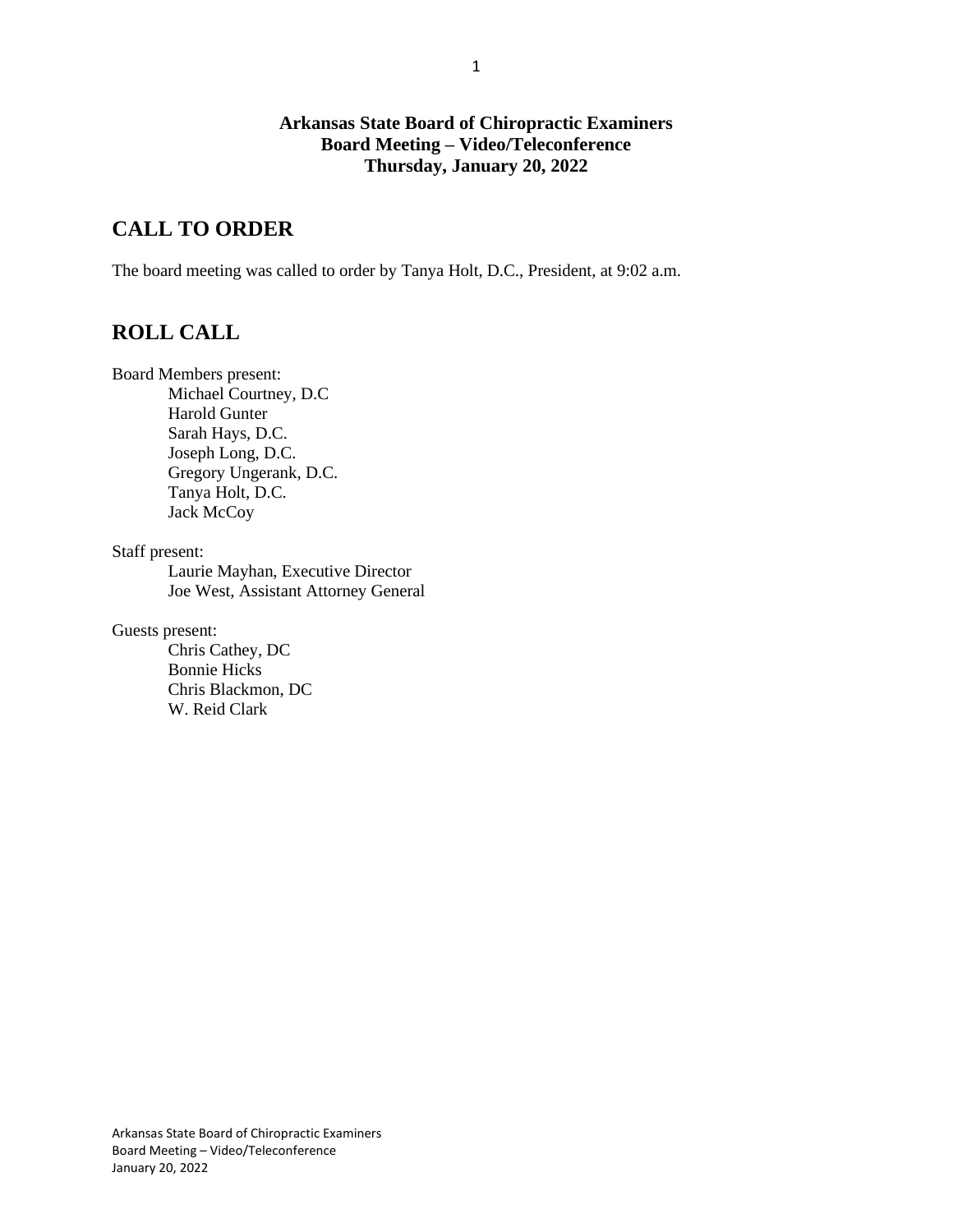## **NEW LICENSEE ORIENTATION**

The board's director went over new licensee orientation materials. Dr. Chris Cathey spoke on behalf of the Arkansas Chiropractic Society and Mrs. Bonnie Hicks spoke on behalf of the Arkansas Chiropractic Physicians Association. Each board member introduced themselves and gave some words of encouragement to the new licensees.

Congratulations to the following applicants who received their license this day with their attendance at today's orientation.

| License # | <b>First Name</b> | ΜI | <b>Last Name</b>   |
|-----------|-------------------|----|--------------------|
| 16307     | James             | D  | Cooper             |
| 16314     | Stuart            | F  | <b>Rutledge</b>    |
| 16315     | Daniel            | Α. | <b>Marti</b>       |
| 16316     | John              | В  | <b>Currie</b>      |
| 16317     | Kelly             | т  | <b>Hafemeister</b> |
| 16318     | Zachary           | E  | <b>Pinter</b>      |
| 16319     | Michael           | E  | <b>Stidham</b>     |
| 16320     | <b>Nicholas</b>   | А  | Wuthnow            |
| 16321     | Alejandro         |    | Montoya-Beltran    |
| 16322     | Hayden            | J  | Chighizola         |
| 16323     | Christopher       | Ω  | Ray                |
| 16324     | Benjamin          | м  | <b>Phillips</b>    |

Provisional license 16308 issued to Joseph D. Dietrich expired this day due to not attending today's orientation and withdrawing his application for an original license.

| 16308<br><b>Dietrich</b><br>losenh |
|------------------------------------|
|------------------------------------|

### **Board recessed at 10:04 am and resumed at 10:10 am.**

### **MINUTES**

Mr. McCoy motioned to accept the minutes from the November 4, 2021 board meeting and December 9, 2021 teleconference meeting minutes. Dr. Long seconded the motion. Motion passed.

## **DIRECTOR'S REPORTS**

#### **Budget Report**

An itemized cash flow statement for FY2022 (July 1, 2021 – June 30, 2022) was presented to the Board along with accounting reports through December. The allotted budget for FY22 was **\$188,457.00**. Total amount expended thus far for FY2022 is **\$71,351.39.** Total revenue received thus far for FY22 is **\$141,459.69**, which includes monies receipted, interest distribution, and rebates or transfers received. A list of all agency expenditures for November-December was also provided.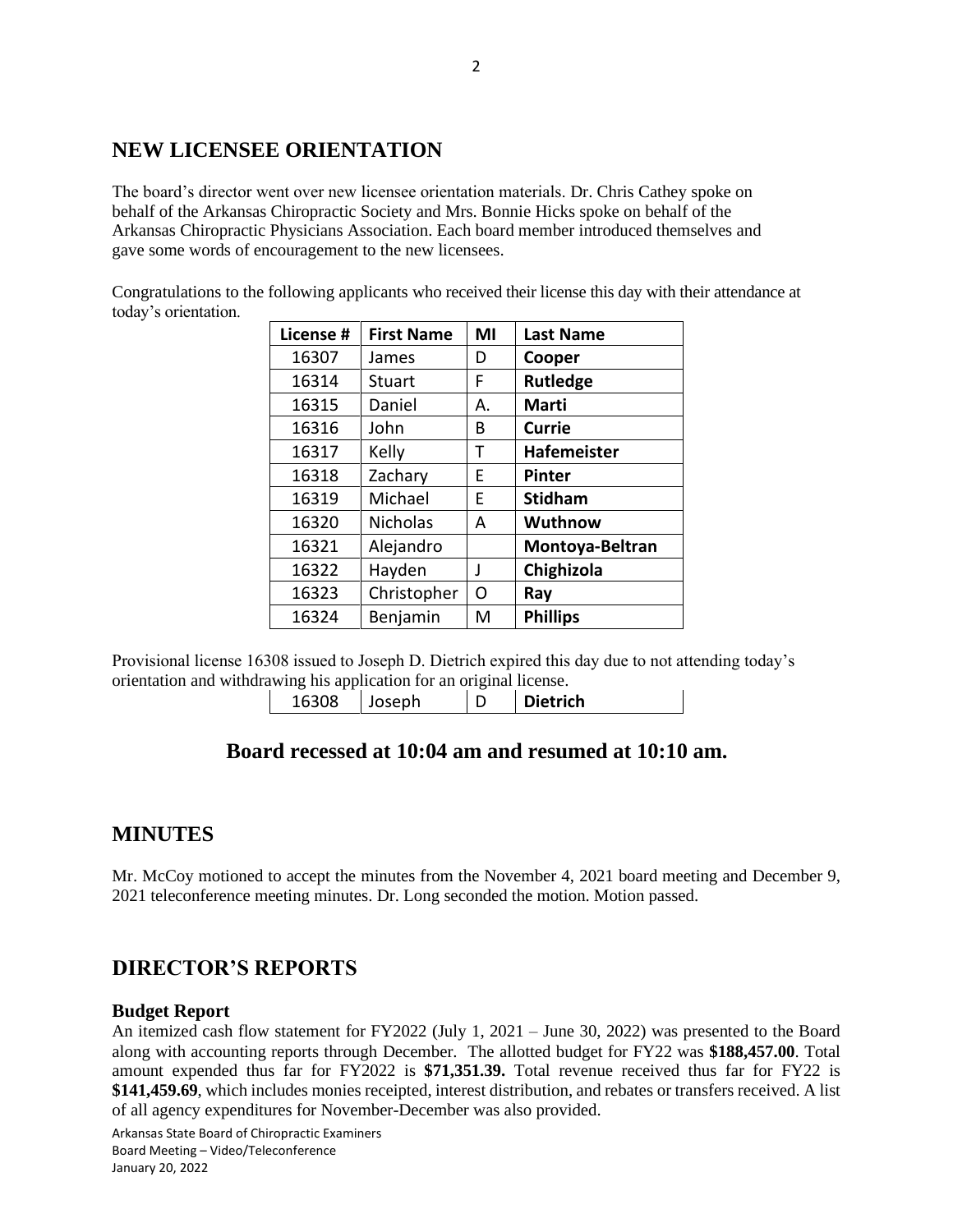| <b>CE</b> Status     | # of Applications | # of Hours | <b>Fee Due</b> | <b>Fee Paid</b> |
|----------------------|-------------------|------------|----------------|-----------------|
| Approved             | 360               | 2871.25    | \$14356.25     | \$14366.25      |
| Approved w/exception |                   | 35         | \$175.00       | \$175.00        |
| Not Approved         | $\overline{4}$    |            | \$25.00        | \$25.00         |
| Pending              | 6                 | 53         | \$265.00       | \$265.00        |
| Cancelled            |                   |            | \$0.00         | \$0.00          |
| Incomplete           |                   |            | \$0.00         | \$ 0.00         |
| Void                 | $\theta$          |            | \$0.00         | \$0.00          |
| <b>Total:</b>        | 371               | 2.964.25   | \$14,821.25    | \$14,831.25     |

**(July 1, 2021– June 30, 2022) FY2022**

#### **2022 License Renewal**

 renewals were mailed out the first week of September. renewals were mailed out for new licensees in November. renewal forms distributed overall have renewed as of 01/14/2022 renewals remain as of 01/18/2022

| Lic           | <b>Last Name</b>   | <b>First</b>   | Original          | <b>Expiration</b> | <b>Expired Reason</b>                        |  |
|---------------|--------------------|----------------|-------------------|-------------------|----------------------------------------------|--|
| <b>Number</b> |                    | <b>Name</b>    | <b>Issue Date</b> | Date              |                                              |  |
| 768           | <b>Colclasure</b>  | <b>Ronald</b>  | 10/19/1964        | 12/31/2021        | <b>Non-Renewal of License</b>                |  |
| 799           | Huntington         | Dale           | 01/10/1972        | 12/31/2021        | Vol. Non-Renewal of License                  |  |
| 835           | Mosby, Jr.         | John           | 07/17/1976        | 12/31/2021        | Vol. Non-Renewal of License                  |  |
| 926           | Floyd              | Edward         | 07/21/1979        | 12/31/2021        | Vol. Non-Renewal of License                  |  |
| 933           | Johnson            | Kirk           | 02/23/1980        | 12/31/2021        | Vol. Non-Renewal of License                  |  |
| 964           | <b>Southerland</b> | <b>Barry</b>   | 01/17/1981        | 12/31/2021        | <b>Non-Renewal of License</b>                |  |
| 1042          | Vannucci           | Rocky          | 08/18/1984        | 12/31/2021        | Vol. Non-Renewal of License                  |  |
| 1123          | <b>Ennis</b>       | <b>James</b>   | 04/30/1988        | 12/31/2021        | <b>Non-Renewal of License</b>                |  |
| 1154          | <b>Glover</b>      | J.             | 01/14/1989        | 12/31/2021        | <b>Submitted Late; Reactivation Request</b>  |  |
| 1218          | <b>Weeks</b>       | <b>Larry</b>   | 02/24/1990        | 12/31/2021        | <b>Non-Renewal of License</b>                |  |
| 1231          | <b>Gardner</b>     | <b>Roger</b>   | 07/13/1990        | 12/31/2021        | <b>Non-Renewal of License</b>                |  |
| 1246          | <b>Fergusson</b>   | <b>Jeffrey</b> | 01/12/1991        | 12/31/2021        | <b>Non-Renewal of License</b>                |  |
| 1252          | Weum               | Krystine       | 01/12/1991        | 12/31/2021        | Vol. Non-Renewal of License                  |  |
| 1511          | McElrath           | Bernasue       | 01/21/1999        | 12/31/2021        | Vol. Non-Renewal of License                  |  |
| 1538          | <b>Looper</b>      | <b>Rick</b>    | 01/20/2000        | 12/31/2021        | <b>Non-Renewal of License</b>                |  |
| 1569          | Carlyle            | <b>Thomas</b>  | 01/25/2001        | 12/31/2021        | Pending status change                        |  |
| 1632          | Stobaugh           | <b>Kristin</b> | 07/22/2004        | 12/31/2021        | <b>Submitted Late; Reactivation Request</b>  |  |
| 1637          | <b>Davis</b>       | <b>Kelly</b>   | 07/22/2004        | 12/31/2021        | <b>Submitted Late; Reactivation Request</b>  |  |
| 15621         | <b>Bennington</b>  | <b>Scott</b>   | 01/23/2009        | 12/31/2021        | <b>Non-Renewal of License</b>                |  |
| 15660         | Sevcik             | Franc          | 07/25/2002        | 12/31/2021        | Vol. Non-Renewal of License                  |  |
| 16006         | <b>Jennings</b>    | <b>Kelly</b>   | 07/19/2012        | 12/31/2021        | <b>Submitted Late; Reactivation Request</b>  |  |
| 16022         | Ethridge           | Leslie         | 01/30/2014        | 12/31/2021        | Vol. Non-Renewal of License                  |  |
| 16031         | <b>Foreman</b>     | <b>Caleb</b>   | 07/25/2013        | 12/31/2021        | <b>Non-Renewal of License</b>                |  |
| 16091         | <b>Francois</b>    | <b>Serge</b>   | 12/08/2016        | 12/31/2021        | <b>Non-Renewal of License</b>                |  |
| 16194         | <b>Goulart</b>     | <b>Timothy</b> | 06/26/2018        | 12/31/2021        | <b>Non-Renewal of License</b>                |  |
| 16195         | Jackson            | Leslie         | 07/19/2018        | 12/31/2021        | Vol. Non-Renewal of License                  |  |
| 16235         | <b>Spencer</b>     | Alec           | 01/14/2020        | 12/31/2021        | <b>Submitting Late; Reactivation Request</b> |  |

Arkansas State Board of Chiropractic Examiners Board Meeting – Video/Teleconference January 20, 2022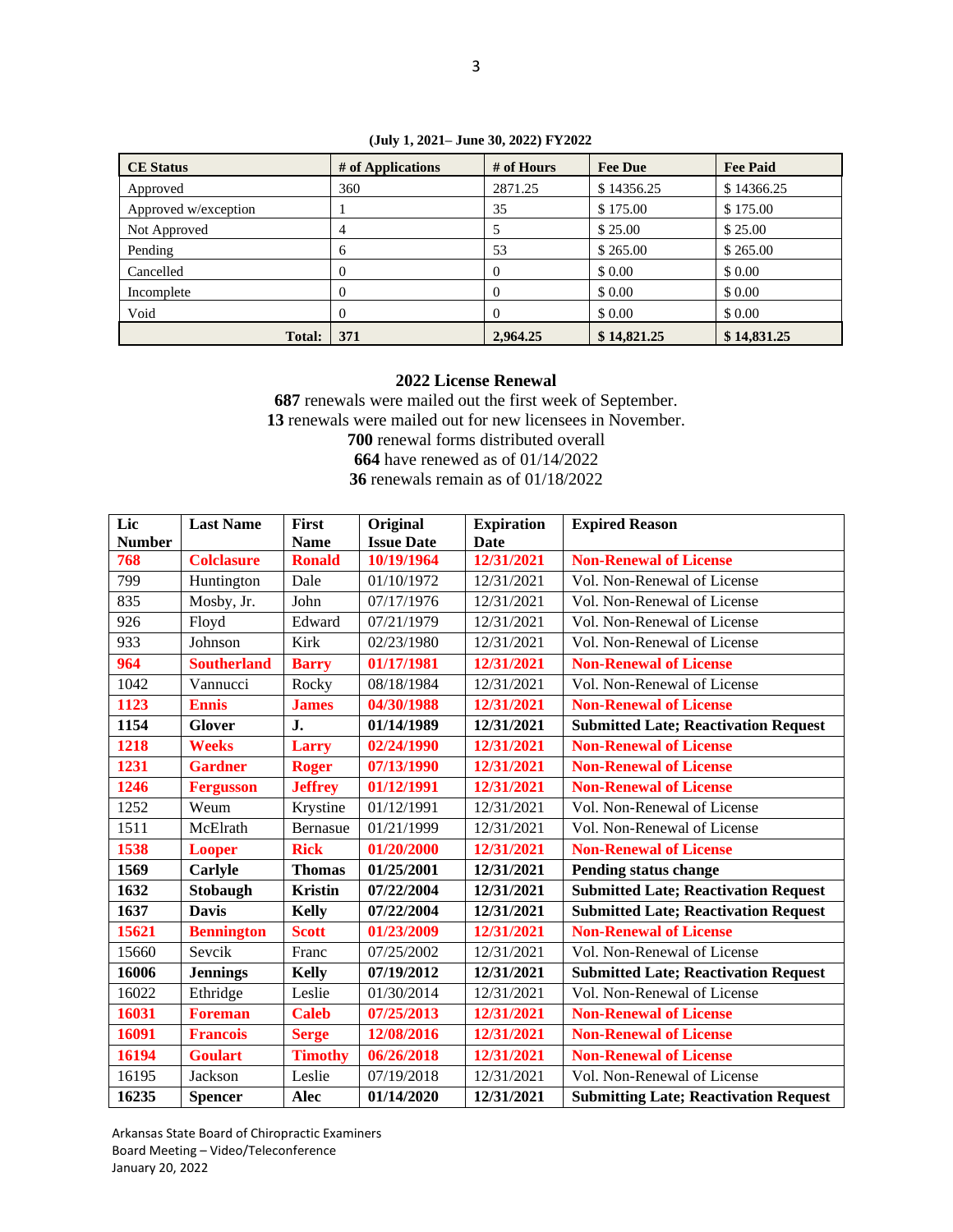| 16251 | Ojogbaduwa        | <b>Shelia</b>  | 04/07/2020 | 12/31/2021 | <b>Submitting Late; Reactivation Request</b> |
|-------|-------------------|----------------|------------|------------|----------------------------------------------|
| 16264 | <b>Barowsky</b>   | <b>Cassidy</b> | 10/20/2020 | 12/31/2021 | <b>Non-Renewal of License</b>                |
| 16287 | Wilson            | Shelby         | 07/20/2021 | 12/31/2021 | Vol. Non-Renewal of License                  |
| 16300 | Hebert            | Tanner         | 11/04/2021 | 12/31/2021 | Vol. Non-Renewal of License                  |
| 16310 | <b>Sontheimer</b> | <b>Brandon</b> | 11/04/2021 | 12/31/2021 | <b>Submitting Late; Reactivation Request</b> |

**Our Condolences go out to the families of those who passed during 2021**:

| Roger R. Bullington, DC | $(12/07/2021)$ age 61 | License 1305, $07/10/1993$ |
|-------------------------|-----------------------|----------------------------|
| Travis J. Sellers, DC   | $(08/28/2021)$ age 50 | License 16198, 06/26/2018  |
| Anthony E. Taylor, DC   | $(02/05/2021)$ age 66 | License 965, 01/17/1981    |

#### **FY2022**

A total of **5** Freedom of Information Act request have been received from November 1, 2021 to January 18, 2022.

Dr. Courtney motioned to accept the director's reports. Motion seconded by Dr. Hays. Motion passed.

### **OLD BUSINESS**

#### **Scope of Practice – AG Opinion update**

During previous board meetings the Board discussed concerns about insurance companies defining or determining what is within the ASBCE scope of practice. The Board, with the help of counsel, drafted a request for an AG opinion. However, the request had to go through several approvals before it can go to the AG. The request was sent to the Department of Health and the agency was informed that they did not approve the request. It was requested, at the last meeting, that a representative of the Department of Health attend the Board's next meeting to explain and clarify the opinion request to the ADH representative. Mr. Matt Gilmore, Coordinator for the ADH Boards and Commissions department, attended to answer any questions and/or clarify the ADH's decision on submitting the opinion request. Dr. Ungerank motioned to have Ms. Mayhan, Mr. West, and/or Mr. Gilmore facilitate a meeting with the insurance commissioner and if insurance commissioner doesn't rectify the issue with determining the boards scope of practice, the Board continue with an opinion through the AG's office. Motion seconded by Dr. Courtney. Public discussion was allowed by Dr. Holt and Dr. Blackmon explained that he could possibly help in getting in touch with BCBS to find out why they are making determinations in chiropractic scope of practice. Dr. Blackmon asked the board if they could hold off on their current plan of action for about a month to allow him time to get in touch with contacts at BCBS to potentially get a resolution without the board having to go to the insurance commissioner and/or the AG. Director to send Dr. Blackmon any correspondence received from BCBS. Motion passed.

#### **93rd General Assembly Acts – Rule promulgation update**

The Director updated the board regarding the receipt of approval from the Department of Health and the Governor's office to move forward with rule promulgation. The Boards next step is to get a public notice in the paper and on our website as well as filing necessary documents with secretary of state and BLR. The Director stated that she is hopeful to get public notice out and advertised for January  $30<sup>th</sup>$ ,  $31<sup>st</sup>$  and February 1<sup>st</sup> so that we can complete the comment period by March 1<sup>st</sup>. Then get on the April rule committee agenda, which could potentially give us a rule effective date of May 1st.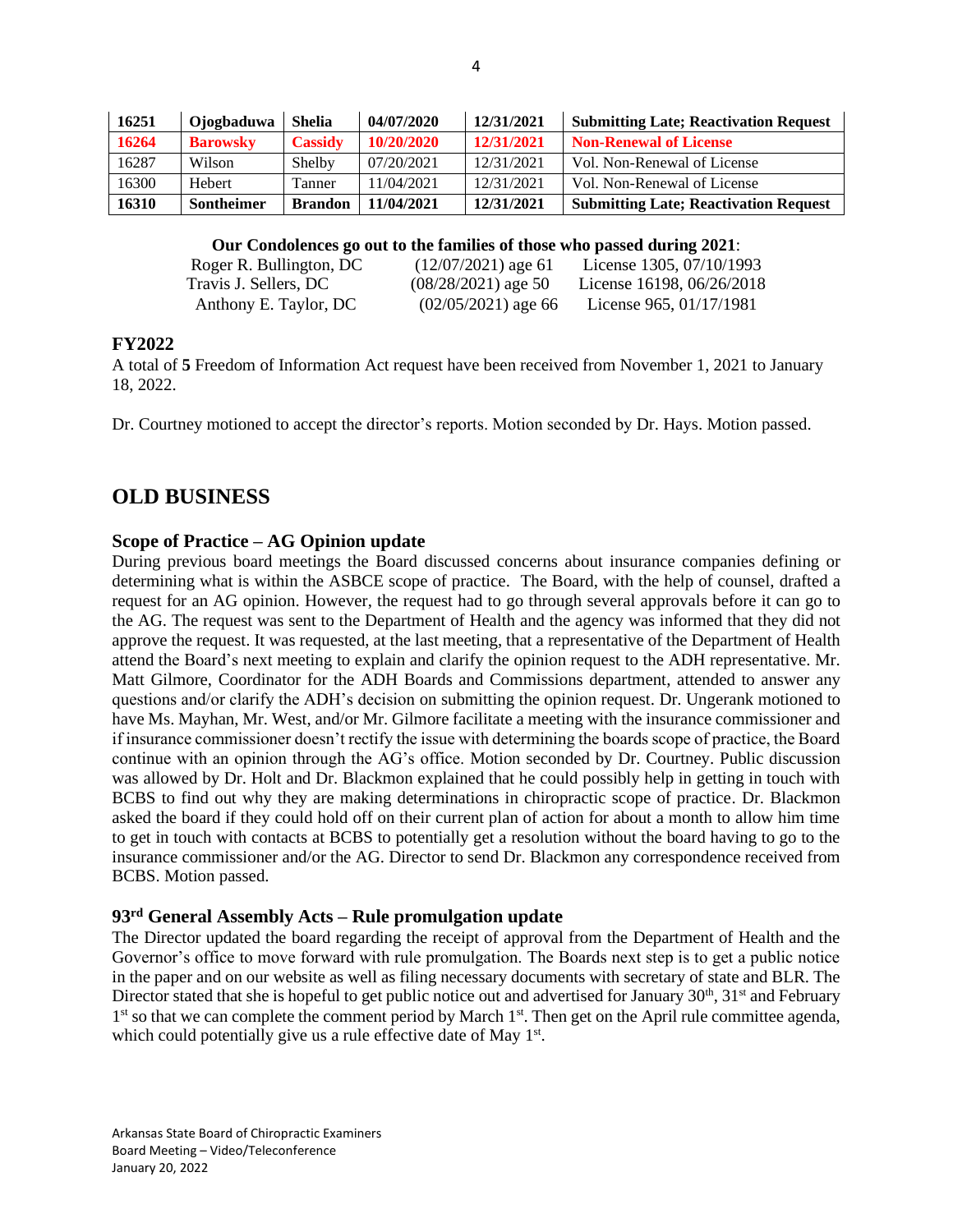#### **PTs practicing outside of scope**

A complaint was reported to the PT board, by the chiropractic board, and the PT board did not take any action on the PT other than talking to him. The board asked counsel at the last meeting to investigate what action the board can take from here. Counsel stated that if this individual is continuing to practice outside the scope the board would need to notify the PT board again of his practicing outside the scope. Dr. Long motioned that we resubmit this to the PT board to see what course of action they took. Motion seconded by Mr. McCoy. Motion passed.

#### **Thentia Database update**

The Director gave an update to the status of the new database. We have been delayed in developing our database due to covid and the director being on leave, but we are working towards getting back on track. We still need to review the configuration of the new database, set up payment portal, send final datapoints to Thentia before going live and verify everything is configured properly prior to going live, hopefully, before September 1, 2022.

### **NEW BUSINESS**

#### **Reactivation request(s)**

**Kelly Davis** submitted a reactivation request, but with an additional request for a waiver of the late fee and reactivation fee due to financial hardships. After considering her request the board's discussion resulted in the waiver request would set a precedent if approved. Motion made by Dr. Courtney to deny the request. Motioned seconded by Dr. Ungerank. Motion passed.

**John Michael Glover** submitted a reactivation request, but due to obtaining hours in 2022, his hours need to be accepted for 2021. Motion was made by Mr. McCoy to accept the hours and his reactivation with the understanding that the hours obtained for this renewal do not count for the 2023 renewal. Motion seconded by Dr. Courtney. Motion passed.

**Kelly Jennings** submitted a reactivation request, but due to obtaining hours in 2022, her hours need to be accepted for 2021. Motion was made by Dr. Ungerank to accept the hours and her reactivation with the understanding that the hours obtained for this renewal do not count for the 2023 renewal. Motion seconded by Dr. Courtney. Motion passed.

**Kristin Stobaugh** submitted a reactivation request, but due to obtaining hours in 2022, her hours need to be accepted for 2021. However, her request is short one hour due to submitting one hour that was not preapproved for CE. Motion was made by Dr. Courtney to deny the reactivation due to her hour not being preapproved. Motion seconded by Mr. Gunter. Discussion followed about allowing her request to be processed without having to come back before the board if she supplies an hour that is preapproved. Dr. Courtney amended his motion to allow the ASBCE staff to process the request upon receipt of the preapproved hour. Dr. Long seconded the amendment. Motion passed.

#### **Status Change**

**Thomas Carlyle** submitted a status change request with his renewal, and he would like to go from Inactive to Active (in-state). He has no disciplinary actions from another state. A motion was made by Dr. Ungerank to approve the request. Motion seconded by Dr. Hays. Motion passed.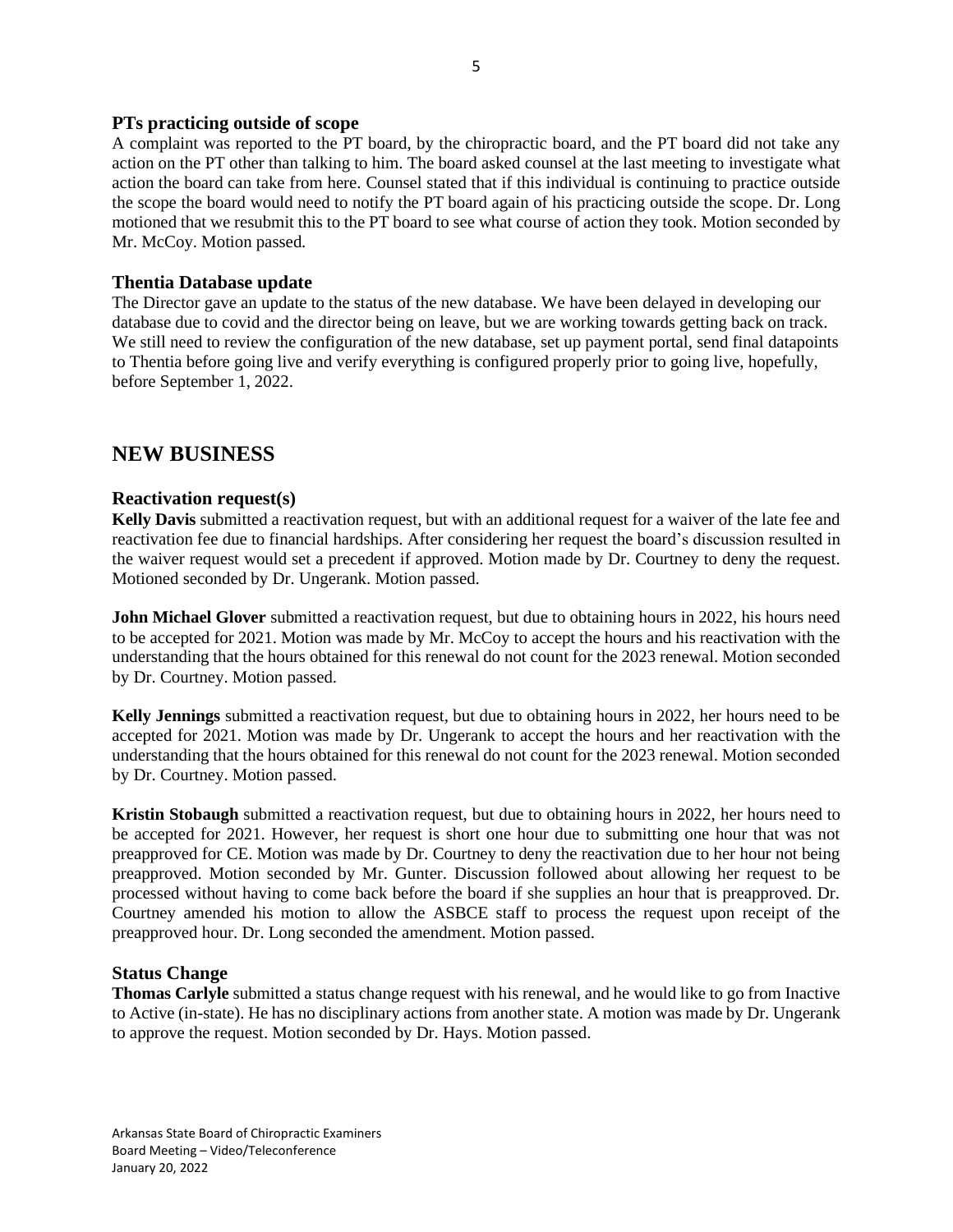#### **Temporary License Requests**

**William Reid Clark** submitted a supervised temporary license request, with Dr. Christopher Blackmon as his supervisor. He is set to graduate in February 2022, so the board would approve pending graduation and receipt of final chiropractic transcript and copy of diploma. Then he would be set for attendance at the April orientation. Dr. Blackmon requested of the President to speak, and the President gave him the floor. Dr. Blackmon discussed that the applicant missed the 45-day application deadline due to his NBCE exam being rescheduled due to Covid. He feels that there should be additional orientations or meetings so that these applicants can get licensed sooner. It was discussed that the 45-day deadline is in statute and rule and until this is changed through the legislature and in rule, the board can't do anything for this applicant other than to offer a temporary license until the next orientation. Dr. Courtney motioned to approve the supervised temporary license request pending the applicant's graduation and receipt of final transcript and copy of diploma. Motion seconded by Dr. Long. Motion passed.

**Cameron Daniels** submitted a supervised temporary license request, with Dr. Grant Dennis as his supervisor. He is set to graduate in February 2022, so the board would approve pending graduation and receipt of final chiropractic transcript and copy of diploma. Then he would be set for attendance at the April orientation. Dr. Ungerank motioned to approve pending graduation and receipt of final transcript and copy of diploma. Motion seconded by Mr. McCoy. Motion passed.

**Gunnar James** submitted a supervised temporary license request, with Dr. Spencer Neal as his supervisor. Dr. Ungerank motioned to approve pending passing JP exam. Motion seconded by Dr. Long. Motion passed.

**Cecil Smith** submitted a request and qualified for a temporary license. The applicant graduated prior to NBCE Part III and IV being required which is why he has not reported those scores on his application. Dr. Ungerank motioned to approve the request. Motion seconded by Dr. Courtney. Motion passed.

#### **Statement of Financial Interests (SFI) reminder! Due 1/31/22**

This item is informational and is a reminder to the board that their SFI is due by January 31st. SFI will be emailed in case someone needs a blank copy.

#### **Vote to Pay Stipends for 2022**

Annually, at their first meeting of the calendar year, the board is to vote to pay stipends for the current year. Mr. McCoy motioned to pay the stipends of \$100 per meeting. Motion seconded by Dr. Ungerank. Motion passed.

#### **FCLB & NBCE Annual Conference**

The next annual FCLB/NBCE conference will be May 4, 2022 – May 7, 2022. The conference will be held at the Grand Hyatt Denver, Colorado. Travel will be reimbursed according to GSA and state travel guidelines. Dr. Courtney and Dr. Holt expressed their interest in attending; however, they will have to check their schedules. Dr. Long motioned that Dr. Courtney be the voting delegate and Dr. Holt be the alternate. Motion seconded by Dr. Ungerank. Motion passed.

Dr. Courtney motioned that the executive director may attend the FCLB/NBCE conference in Denver. Dr. Hays seconded the motion. Motion passed.

### **Investigative Committee Report**

The complaint committee presented the complaint report with their recommendations. The committee gave a brief explanation of three complaints and their recommendations.